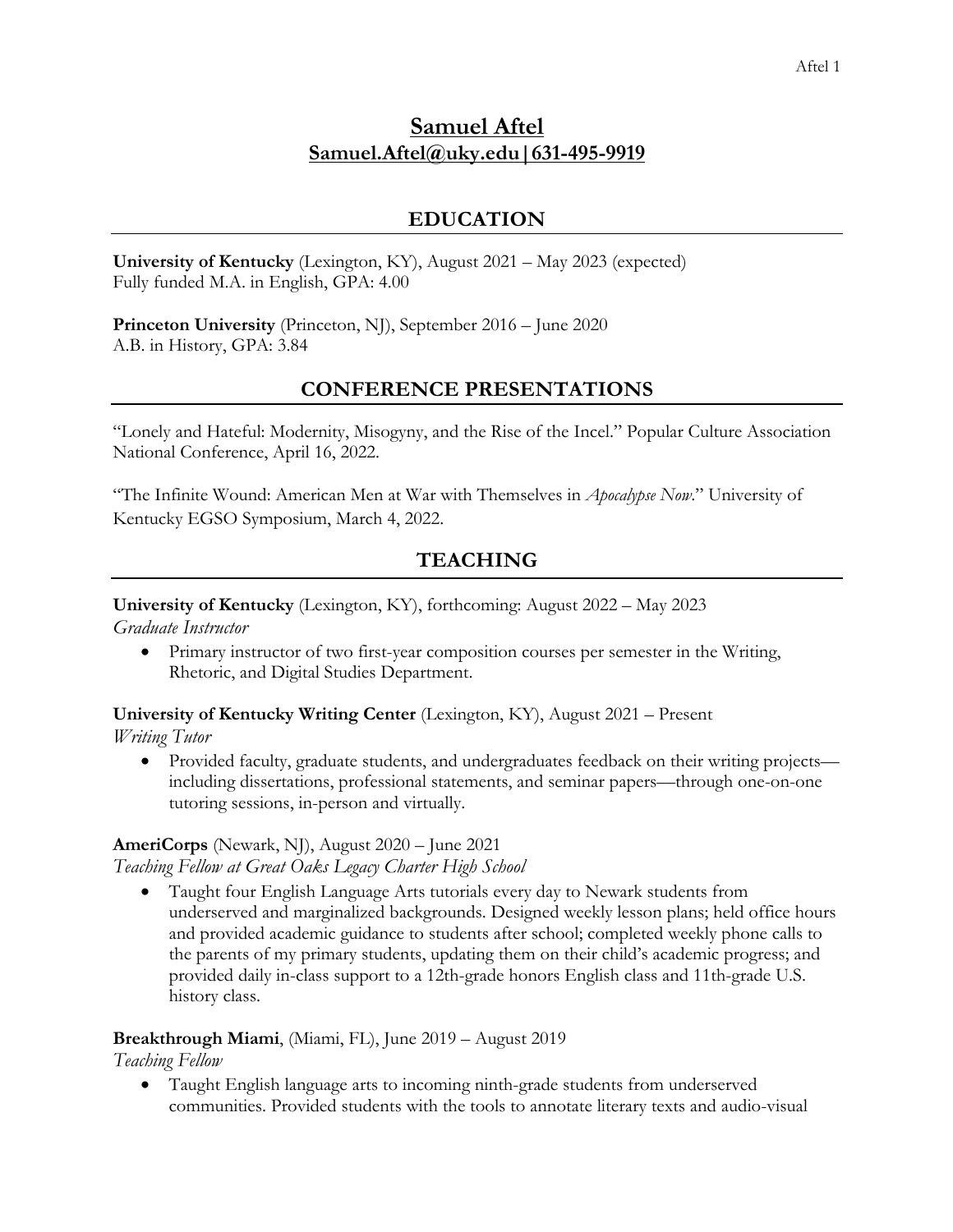works; taught an elective class about the intersections of hip-hop and political institutions; and facilitated discussions about how structural oppression influences the production and consumption of American pop culture.

# **FELLOWSHIPS, ASSISTANTSHIPS, AND AWARDS**

**Graduate Teaching Assistantship**, Department of English, University of Kentucky, August 2021 – May 2023.

**Robert E. Hemenway Writing Center Excellence in Consulting Award**,

University of Kentucky, April 2022.

**AmeriCorps Teaching Fellowship**, Great Oaks Legacy Charter High School (Newark, NJ), August 2020 – June 2021.

- **Ninth-Grade English Language Arts Fellow of the Year**, June 2021.
- **Sunshine Award**, given to the teaching fellow who best exemplifies passion and collegiality in the classroom and workplace, June 2021.

**The Daily Princetonian Allen Levoy Furniss '67 Memorial Award**, given to the senior editor who most inspires the paper's development, May 2020.

# **RESEARCH EXPERIENCE**

# **Princeton University, Department of History (Princeton, NJ)**

**Senior Independent Research/Senior Thesis**, September 2019 – May 2020 Adviser: Regina Kunzel "'The Place Where Rape Happens': Contestation, Compliance, and Institutionalized Violence on Campus, 1972–Today"

**Junior Independent Research/Spring-Term Junior Paper**, January 2019 – May 2019 Adviser: Rhae Lynn Barnes "Impossible Violence: A Legal History and Feminist Contextualization of Marital Rape in the United Kingdom and the United States"

**Junior Independent Research/Fall-Term Junior Paper**, September 2018 – January 2019

Adviser: Michael Blaakman "This Close to Liberty: Seeking Freedom Along Missouri's Slavery Frontier"

# **RESEARCH AND TEACHING INTERESTS**

20th- and 21st-century American Literature and Culture; Gender and Sexuality Studies; Queer Theory and Literature; Film and Media Studies; Marxism and Neoliberalism; Postmodernism; Jewish Studies; Holocaust Studies; Postcolonial Theory; Critical Theory.